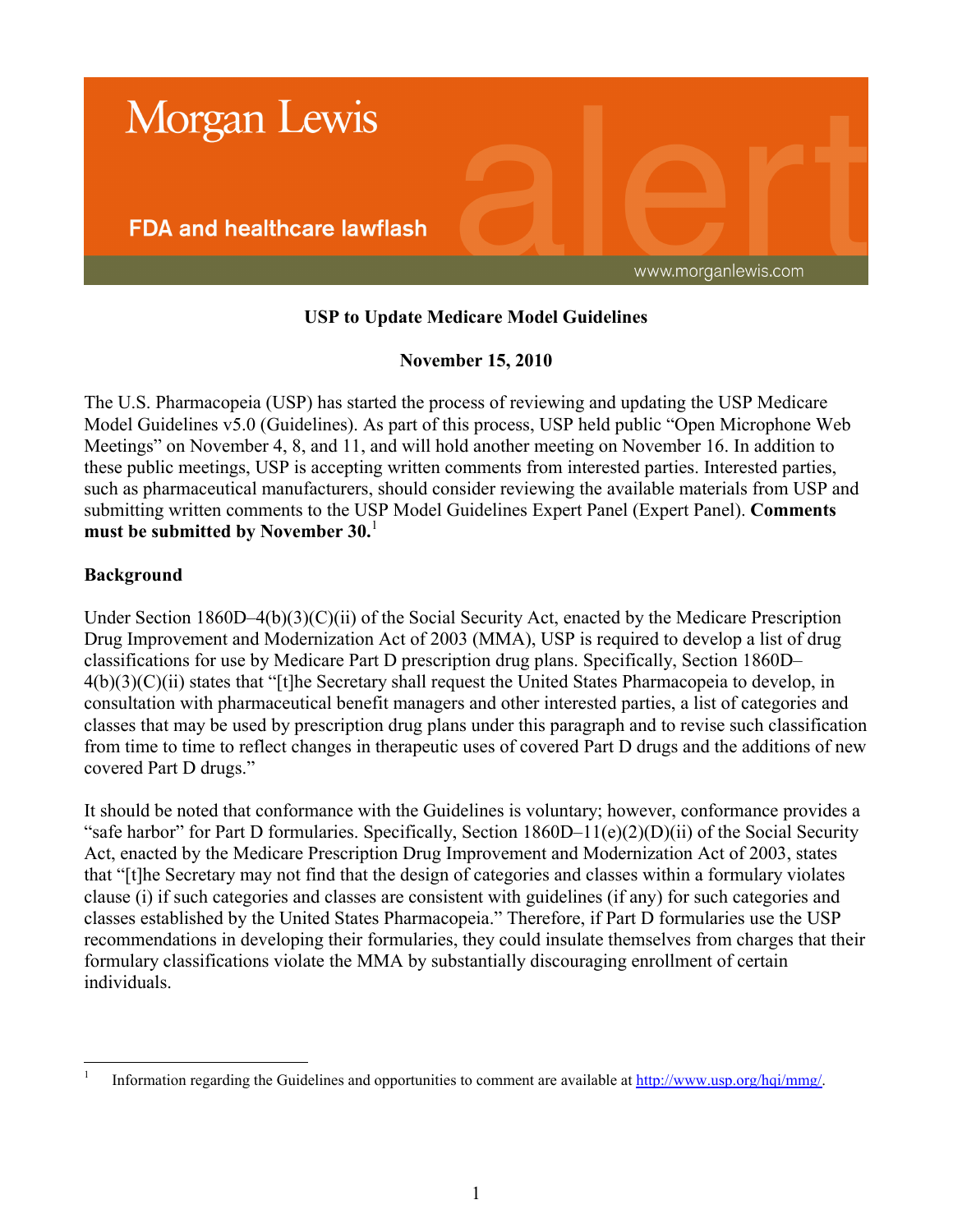In addition, Part D drug plan formularies typically must cover at least two drugs within each diagnostic or therapeutic class.<sup>2</sup> Because of this requirement, a balance must be struck between  $(1)$  manufacturers that want classes that are as granular as possible to encourage coverage for more drugs and (2) Part D plans that want fewer classes and fewer required covered drugs to permit more flexibility in negotiations with manufacturers.

USP utilizes the services of an Expert Panel in developing the Guidelines. The Expert Panel "is responsible for reviewing and updating the Medicare Model Guidelines," which are "a listing of therapeutic categories and pharmacologic classes that Medicare Part D plans can utilize when developing their formularies."<sup>3</sup> The Expert Panel serves as an advisory body to USP's Nomenclature, Safety, and Labeling Expert Committee, which will review and vote on the proposed Guidelines in January 2011. USP anticipates delivering the revised Guidelines to the Centers for Medicaid and Medicare Services (CMS) by the beginning of February 2011, with the Guidelines serving as a resource for Medicare Part D plans covering benefit years 2012–2014. Using the authority granted to it under the MMA, CMS has requested that USP update the Guidelines every three years.

## **Public Comments**

As previously mentioned, USP has hosted three "Open Microphone Web Meetings" (with a fourth and final meeting to take place on November 16) to provide an opportunity for interested parties to learn about the Expert Panel's rationale in developing the Guidelines. The meetings are designed to solicit specific feedback on the structural content and organization of the Guidelines.<sup>4</sup> Participants should take note that the meetings are not designed for the discussion of specific drug products, health plan coverage, plan design, and treatment algorithms. Instead, the meetings are intended to discuss therapeutic categories and pharmacologic class designations. In addition, the meetings are intended to provide an opportunity for individuals to ask questions about and provide specific feedback on the proposed Guidelines.

USP began accepting written comments on the Guidelines on November 1. USP will accept written comments through November 30 via the USP website. Any interested party is welcome to submit written comments to the Expert Panel. In addition, USP will make submitted written comments available to the public through the USP website. Written comments should be submitted to [ModelGuidelines@usp.org.](mailto:ModelGuidelines@usp.org)

Morgan Lewis strongly encourages interested parties to submit written comments to USP and, if possible, to attend tomorrow's Open Microphone Web Meeting. Morgan Lewis is available to assist with drafting and submitting comments to USP.

If you have any questions concerning the information in this LawFlash, please contact either of the following Morgan Lewis attorneys:

3 Information regarding the Guidelines and opportunities to comment are available at [http://www.usp.org/hqi/mmg/.](http://www.usp.org/hqi/mmg/)

4 *Id.*

 $\overline{c}$ <sup>2</sup> There are exceptions to this requirement such as for classes with only one approved product or for classes that are excluded from Part D coverage.